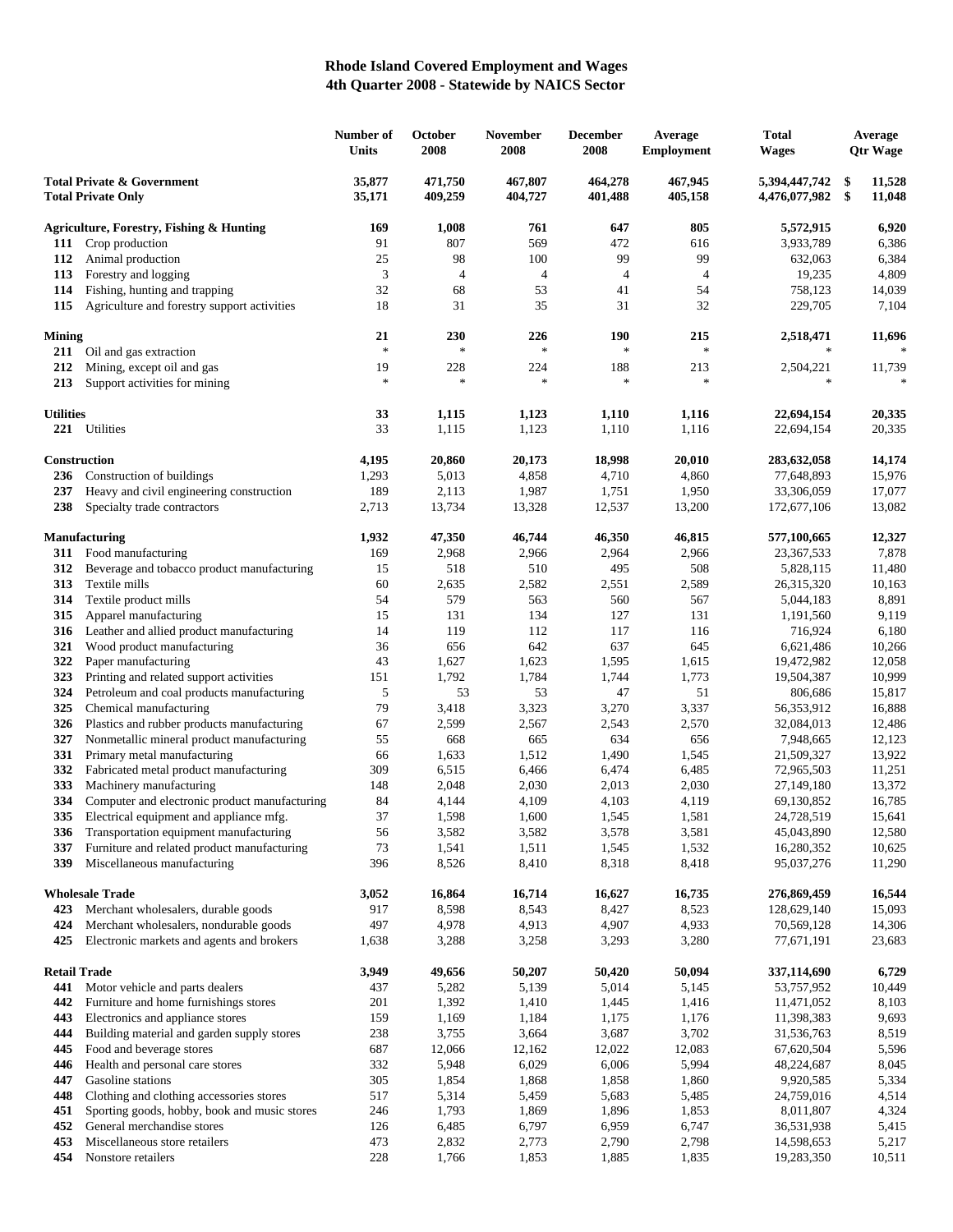## **Rhode Island Covered Employment and Wages 4th Quarter 2008 - Statewide by NAICS Sector**

|                                         |                                                  | Number of<br>Units | October<br>2008  | <b>November</b><br>2008 | <b>December</b><br>2008 | Average<br><b>Employment</b> | <b>Total</b><br><b>Wages</b> | Average<br><b>Otr Wage</b> |
|-----------------------------------------|--------------------------------------------------|--------------------|------------------|-------------------------|-------------------------|------------------------------|------------------------------|----------------------------|
| <b>Transportation &amp; Warehousing</b> |                                                  | 748                | 9,474            | 9,307                   | 9,573                   | 9,451                        | 87,909,780                   | 9,301                      |
| 481                                     | Air transportation                               | 27                 | 444              | 422                     | 412                     | 426                          | 3,977,825                    | 9,338                      |
| 482                                     | Rail Transportation                              | $\frac{1}{2}$      | $\ast$           | $\ast$                  | $\ast$                  | $\ast$                       | $\ast$                       | $\frac{1}{2}$              |
| 483                                     | Water transportation                             | 9                  | 177              | 131                     | 125                     | 144                          | 1,581,121                    | 10,955                     |
| 484                                     | Truck transportation                             | 312                | 2,162            | 2,113                   | 2,016                   | 2,097                        | 25,931,303                   | 12,366                     |
| 485                                     | Transit and ground passenger transportation      | 109                | 2,352            | 2,355                   | 2,375                   | 2,361                        | 13,828,339                   | 5,858                      |
| 486                                     | Pipeline transportation                          | $\overline{4}$     | 47               | 47                      | 48                      | 47                           | 759,410                      | 16,044                     |
| 487                                     | Scenic and sightseeing transportation            | 47                 | 221              | 189                     | 181                     | 197                          | 1,019,787                    | 5,177                      |
| 488                                     | Support activities for transportation            | 144                | 1,007            | 946                     | 1,012                   | 988                          | 11,645,578                   | 11,783                     |
| 492                                     | Couriers and messengers                          | 65                 | 1,901            | 1,942                   | 2,233                   | 2,025                        | 17,990,361                   | 8,883                      |
| 493                                     | Warehousing and storage                          | 30                 | 1,158            | 1,158                   | 1,167                   | 1,161                        | 11,139,736                   | 9,595                      |
| <b>Information</b>                      |                                                  | 707                | 10,647           | 10,360                  | 10,244                  | 10,417                       | 150,443,891                  | 14,442                     |
| 511                                     | Publishing industries, except Internet           | 254                | 2,415            | 2,416                   | 2,405                   | 2,412                        | 37,202,368                   | 15,424                     |
| 512                                     | Motion picture and sound recording industries    | 102                | 921              | 640                     | 605                     | 722                          | 3,735,251                    | 5,173                      |
| 515                                     | Broadcasting, except Internet                    | 34                 | 761              | 760                     | 751                     | 757                          | 9,790,791                    | 12,928                     |
| 516                                     | Internet publishing and broadcasting             | $\mathbf{0}$       | $\boldsymbol{0}$ | $\boldsymbol{0}$        | $\mathbf{0}$            | $\mathbf{0}$                 | $\mathbf{0}$                 | $\mathbf 0$                |
| 517                                     | Telecommunications                               | 134                | 3,374            | 3,354                   | 3,310                   | 3,346                        | 56,316,284                   | 16,831                     |
| 518                                     | ISPs, search portals, and data processing        | 95                 | 2,608            | 2,616                   | 2,614                   | 2,613                        | 39,118,653                   | 14,971                     |
| 519                                     | Other information services                       | 88                 | 568              | 574                     | 559                     | 567                          | 4,280,544                    | 7,549                      |
|                                         | <b>Finance &amp; Insurance</b>                   | 1,720              | 24,388           | 24,436                  | 24,358                  | 24,394                       | 504,624,902                  | 20,686                     |
| 521                                     | Monetary authorities - central bank              | $\boldsymbol{0}$   | $\boldsymbol{0}$ | $\boldsymbol{0}$        | $\mathbf{0}$            | $\theta$                     | $\mathbf{0}$                 | $\mathbf 0$                |
| 522                                     | Credit intermediation and related activities     | 724                | 10,995           | 11,043                  | 10,969                  | 11,002                       | 134,108,404                  | 12,189                     |
| 523                                     | Securities, commodity contracts, investments     | 269                | 4,231            | 4,210                   | 4,241                   | 4,227                        | 218,834,623                  | 51,767                     |
| 524                                     | Insurance carriers and related activities        | 695                | 9,074            | 9,043                   | 9,060                   | 9,059                        | 150,162,466                  | 16,576                     |
| 525                                     | Funds, trusts, and other financial vehicles      | 32                 | 88               | 140                     | 88                      | 105                          | 1,519,409                    | 14,425                     |
|                                         | Real Estate & Rental & Leasing                   | 1,192              | 6,494            | 6,321                   | 6,359                   | 6,391                        | 62,947,327                   | 9,849                      |
| 531                                     | Real estate                                      | 946                | 4,637            | 4,489                   | 4,566                   | 4,564                        | 48,214,216                   | 10,564                     |
| 532                                     | Rental and leasing services                      | 236                | 1,816            | 1,789                   | 1,749                   | 1,785                        | 13,835,699                   | 7,753                      |
| 533                                     | Lessors of nonfinancial intangible assets        | 10                 | 41               | 43                      | 44                      | 43                           | 897,412                      | 21,033                     |
|                                         | <b>Professional &amp; Technical Services</b>     | 4,151              | 21,585           | 21,571                  | 21,769                  | 21,642                       | 370,640,090                  | 17,126                     |
|                                         | <b>541</b> Professional and technical services   | 4,151              | 21,585           | 21,571                  | 21,769                  | 21,642                       | 370,640,090                  | 17,126                     |
|                                         | <b>Management of Companies &amp; Enterprises</b> | 253                | 9,392            | 9,432                   | 9,333                   | 9,386                        | 215,329,265                  | 22,942                     |
|                                         | 551 Management of companies and enterprises      | 253                | 9,392            | 9,432                   | 9,333                   | 9,386                        | 215,329,265                  | 22,942                     |
|                                         |                                                  |                    |                  |                         |                         |                              |                              |                            |
|                                         | <b>Administrative &amp; Waste Services</b>       | 2,418              | 24,773           | 24,021                  | 22,801                  | 23,865                       | 190,202,222                  | 7,970                      |
| 561                                     | Administrative and support services              | 2,267              | 23,182           | 22,425                  | 21,234                  | 22,280                       | 170,406,737                  | 7,648                      |
| 562                                     | Waste management and remediation services        | 151                | 1,591            | 1,596                   | 1,567                   | 1,585                        | 19,795,485                   | 12,492                     |
|                                         | <b>Educational Services</b>                      | 514                | 19,402           | 19,344                  | 19,207                  | 19,318                       | 217,087,329                  | 11,238                     |
|                                         | 611 Educational services                         | 514                | 19,402           | 19,344                  | 19,207                  | 19,318                       | 217,087,329                  | 11,238                     |
|                                         | <b>Health Care &amp; Social Assistance</b>       | 3,050              | 76,844           | 76,766                  | 77,085                  | 76,898                       | 830,474,750                  | 10,799                     |
| 621                                     | Ambulatory health care services                  | 2,002              | 23,116           | 23,144                  | 23,198                  | 23,153                       | 318,969,245                  | 13,777                     |
| 622                                     | Hospitals                                        | 24                 | 24,864           | 24,715                  | 24,741                  | 24,773                       | 321,123,814                  | 12,962                     |
| 623                                     | Nursing and residential care facilities          | 442                | 18,276           | 18,306                  | 18,398                  | 18,327                       | 129,390,406                  | 7,060                      |
| 624                                     | Social assistance                                | 582                | 10,588           | 10,601                  | 10,748                  | 10,646                       | 60,991,285                   | 5,729                      |
|                                         | Arts, Entertainment, & Recreation                | 568                | 8,066            | 7,256                   | 7,316                   | 7,546                        | 48,053,793                   | 6,368                      |
| 711                                     | Performing arts and spectator sports             | 143                | 1,256            | 1,217                   | 1,241                   | 1,238                        | 8,953,708                    | 7,232                      |
| 712                                     | Museums, historical sites, zoos, and parks       | 46                 | 850              | 779                     | 750                     | 793                          | 5,163,830                    | 6,512                      |
| 713                                     | Amusements, gambling, and recreation             | 379                | 5,960            | 5,260                   | 5,325                   | 5,515                        | 33,936,255                   | 6,153                      |
|                                         | <b>Accommodation &amp; Food Services</b>         | 2,860              | 42,926           | 41,907                  | 41,118                  | 41,984                       | 168, 313, 579                | 4,009                      |
| 721                                     | Accommodation                                    | 215                | 4,214            | 3,911                   | 3,676                   | 3,934                        | 24,081,278                   | 6,122                      |
| 722                                     | Food services and drinking places                | 2,645              | 38,712           | 37,996                  | 37,442                  | 38,050                       | 144,232,301                  | 3,791                      |
|                                         |                                                  |                    |                  |                         |                         |                              |                              |                            |